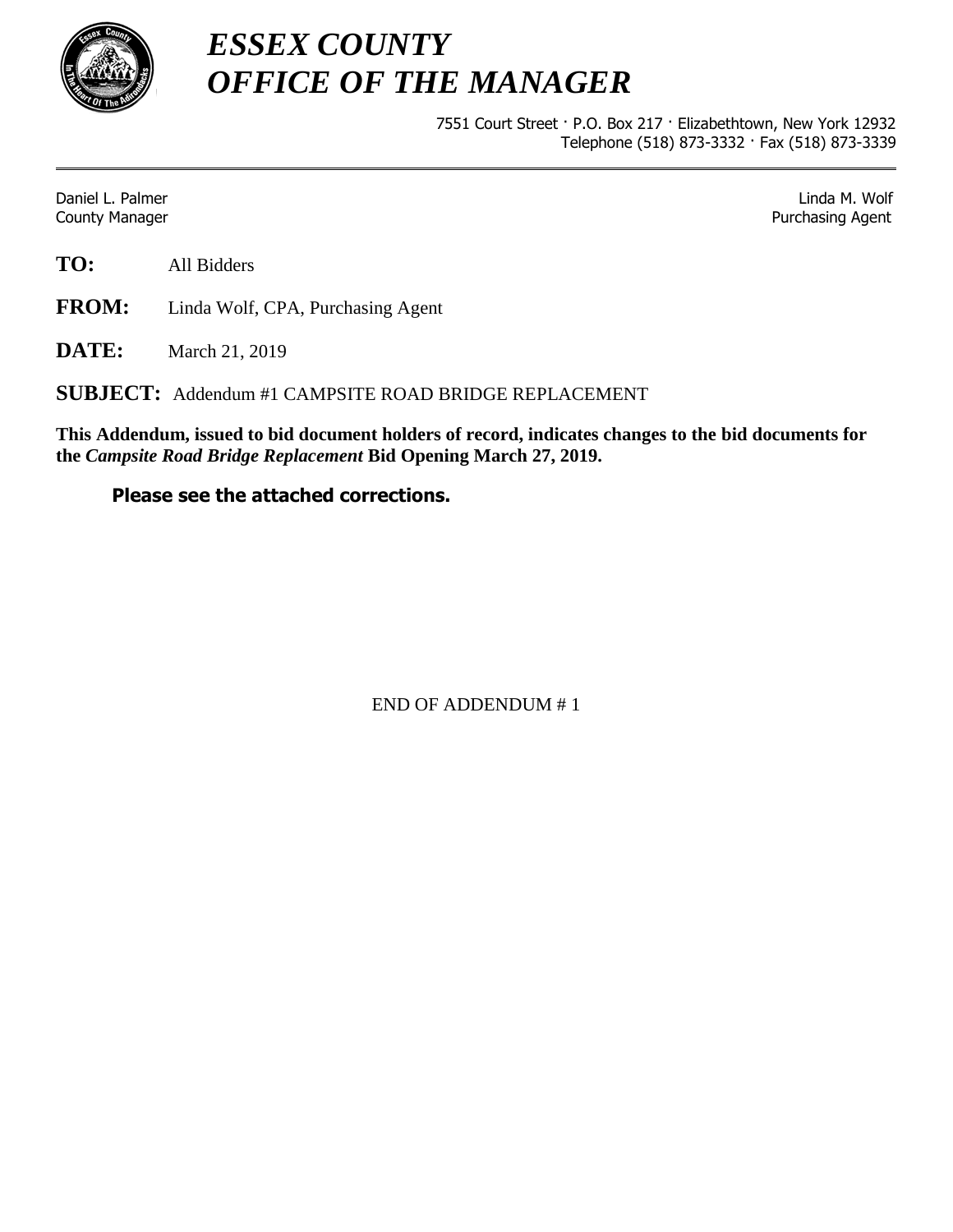#### **D035560**

#### MARCH 21, 2019

#### ESSEX COUNTY DEPARTMENT OF PUBLIC WORKS 8053 U.S. ROUTE 9 ELIZABETHTOWN, NEW YORK 12932

#### AMENDMENT NO. 1 TO:

PROJECT: Campsite Road over Hudson River Bridge Replacement, BIN 3302040, PIN 1760.68

CONTRACT NO.: D035560

F.A. PROJECT

PIN 1760.68

### IN THE LETTING OF March 27, 2019

#### **NOTICE TO PROSPECTIVE BIDDERS**

#### **Project Plan Corrections**

- 1. On drawing GN-1 the bidder shall update the following notes:
	- a. ALL STRUCTURAL STEEL SHALL CONFORM TO ASTM A709 GRADE 50W.
	- b. THE STRUCTURAL STEEL FOR THIS BRIDGE INCLUDES CONTROLLED OXIDIZING STRUCTURAL STEEL ASTM A708 GRADE 50W **OR 70W** AND HAS THE FOLLOWING CLEANING REQUIREMENTS:
- 2. On drawing GN-1 the bidder shall add the following note:
	- a. BAR LISTS ARE NOT PROVIDED FOR THE ABUTMENT FOOTING, STEM, BACKWALL, AND WING WALLS. CONTRACTOR SHALL DEVELOP BAR LISTS AND SUBMIT TO ENGINEER FOR REVIEW FOR CONFORMANCE WITH THE DESIGN REQUIREMENTS IN THE CONTRACT DOCUMENTS. COSTS FOR DEVELOPING BAR LISTS SHALL BE INCLUDED IN THE UNIT PRICE BID FOR THE STRUCTURAL CONCRETE ITEMS.
- 3. Bidders attention is directed to DWG EQ-1 of the contract documents. The unit measurement for item 606.16010424 has been incorrectly labeled as CY. The correct unit measurement for item 606.16010424 shall be SY.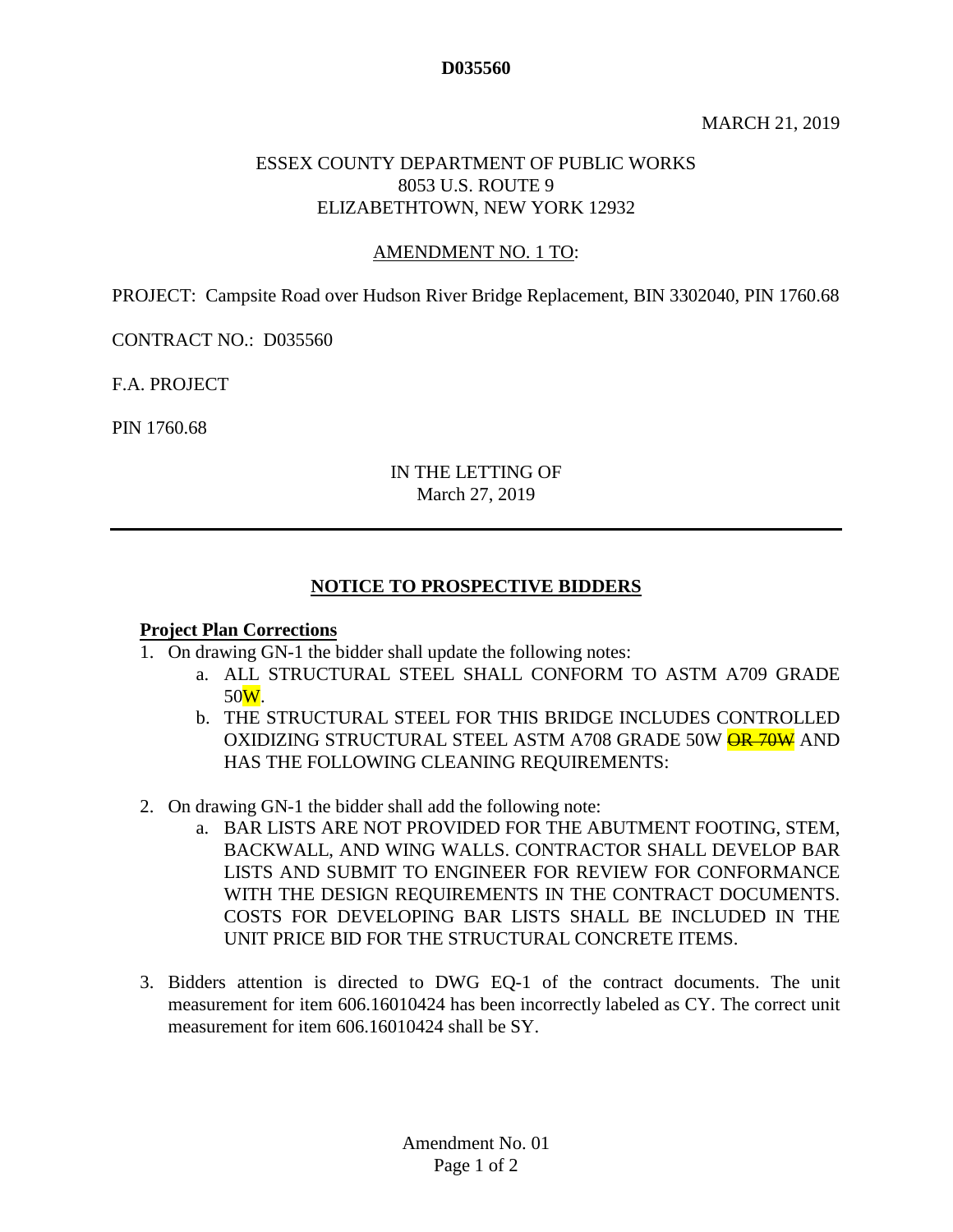## **D035560**

## **Project Manual Corrections**

4. The Bidder shall replace page II-25 of the bid schedule with page II-25A1 included with the amendment. Item unit measurement for item 606.16010424 has been incorrectly labeled as CY. The correct unit measurement for item 606.16010424 shall be SY.

No amendments to the Estimate of Quantities are necessary.

## **PLEASE BE GOVERNED ACCORDINGLY WHEN SUBMITTING BIDS**.

# **PLEASE FILL IN "ACKNOWLEDGE RECEIPT OF ADDENDA" ON PAGE II-36 OF THE PROJECT MANUAL WHEN SUBMITTING THE BID.**

## **PLEASE CONTACT ALEX BROWN WITH CREIGHTON MANNING ENGINEERING AT (518) 689-1823 WITH ANY QUESTIONS.**